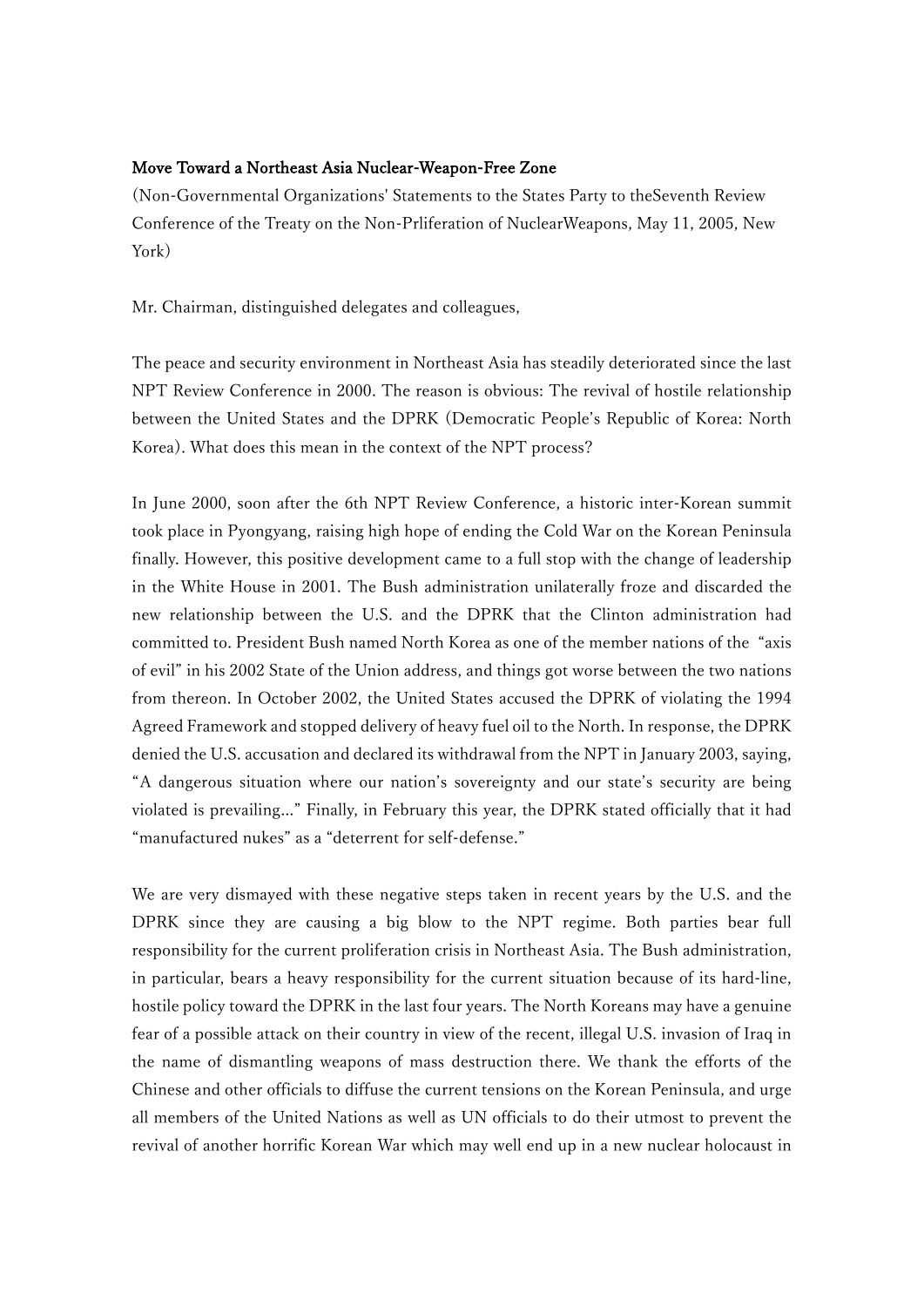## Northeast Asia.

As far as nuclear threats are concerned on the Korean Peninsula, we deplore any and all nuclear threats whoever may make them. This said, it is disingenuous for the United States to accuse the DPRK of "nuclear blackmail" when the DPRK has been subjected to American nuclear blackmail for more than half a century. As recently as 2002, the DPRK was designated not only as one of the seven countries against whom the U.S. may use nuclear weapons in any future conflicts but also it was singled out as one of the two "chronic military concerns," according to the U.S. Nuclear Posture Review. As it turned out, the other nation, Iraq, was soon attacked by the U.S. and its allies, to bring about a "regime change." Thus, it is incumbent upon the U.S. to take some confidence-building measures to remove the deep distrust and fear that the DPRK may have at this time.

The Six-Party Talks on the DPRK nuclear issue is an indispensable venue for the peaceful resolution of the issue. We urge North Korea to return to the Talks as soon as possible. Furthermore, to expedite the resolution, we believe it is essential that the main antagonists on the Korean Peninsula?namely the U.S. and the DPRK?engage in direct talks too. For such talks to succeed, it is critically important that the Bush administration create a positive environment for dialogue by expressing its willingness to live in peaceful coexistence with the DPRK. We urge the United States to show flexibility and good-faith in negotiation and make a realistic offer to the DPRK, which already expressed its willingness in the past to give up its nuclear weapons program if it is offered a fair package deal for security assurances and economic cooperation.

## Mr. Chairman and distinguished delegates,

The North Korean nuclear issue is multifaceted and has a multidimensional impact on Northeast Asia and the world at large, beyond the Korean Peninsula. Therefore, we strongly believe that "Peace and Security-for-All" approach is the only effective, legitimate step toward a peaceful and sustainable resolution of the issue. Although we welcome the current policy of the ROK and Japan to pursue a peaceful resolution of the North Korean nuclear issue through patient negotiations, their overall approach remains obsolete since they still cling to their old policy of seeking military superiority under a continuing U.S. nuclear umbrella and through upgrading of military weapons system as well as enhancement of military readiness in alliance with the U.S. In this regard, we are particularly disappointed that Japan decided to join in the U.S. missile defense system in recent years and the ROK (Republic of Korea: South Korea)